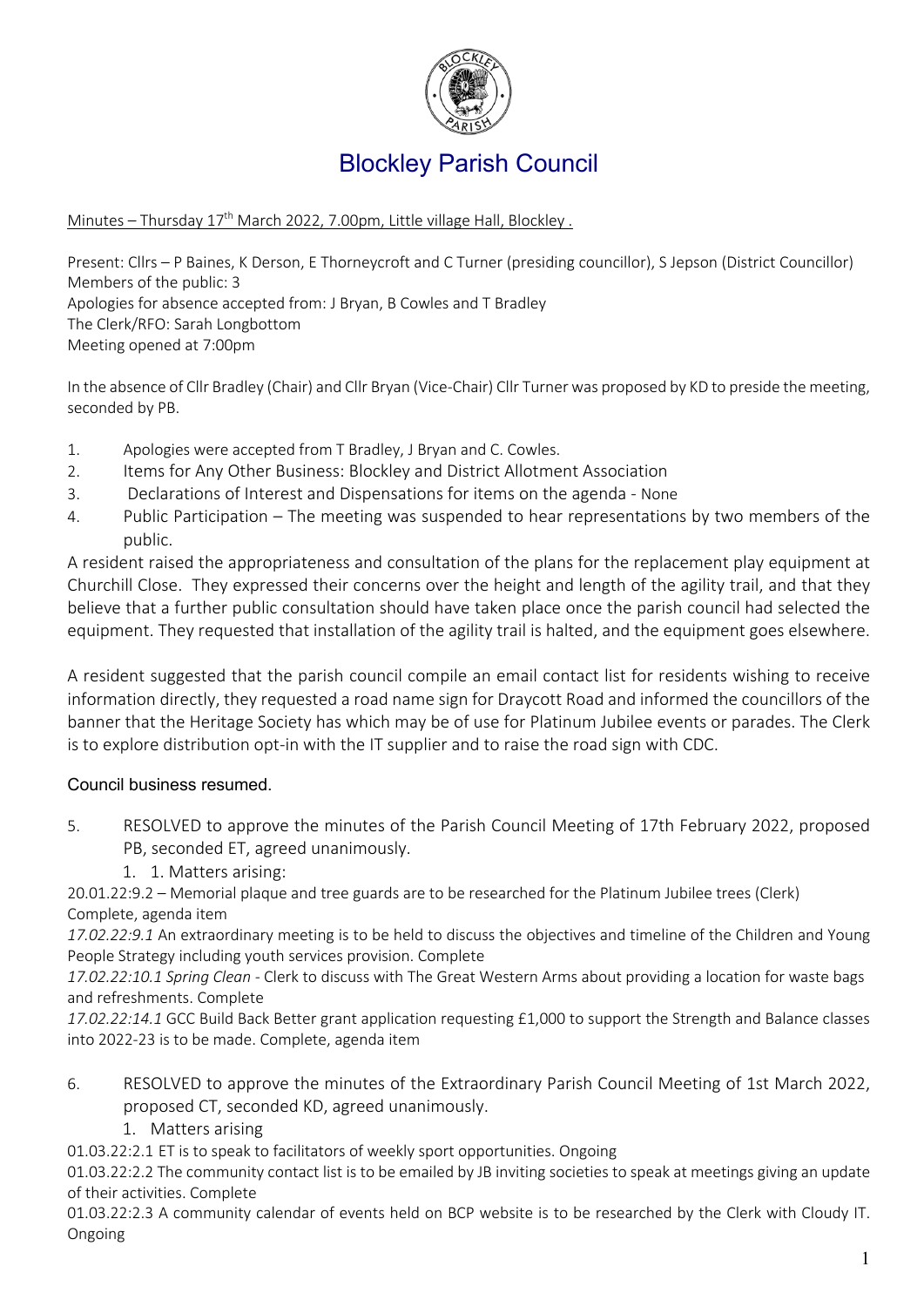01.03.22:2.4 JB is to review with the Heritage Society the lease of the Heritage Centre. Ongoing

01.03.22:3.1 Clerk to arrange a meeting between Inspire to Aspire and councillors. Complete

01.03.22:3.2 Clerk and JB to review the current facility hiring agreement and future possibilities with BSSC and Blockley Utilities. Ongoing

01.03.22:3.3 Research into possible activities for the summer months is to be conducted by councillors and the Clerk. Ongoing

7. County and District Councillors' updates

Cllr S Jepson informed councillors that at the District Council's latest full council meeting, sewage discharge in rivers was discussed with Blockley experiencing a high proportion of visits by Severn Trent. Parliamentary constituency boundaries are being reviewed, a consultation has been requested.

8. Planning: The latest planning applications were circulated ahead of the meeting, some biodiversity matters are to be commented on:

22/00804/FUL, enhancement opportunity - bat boxes into gable end,

22/00697/FUL, bat survey requested (proximity to foraging habitat), request loss of habitat is compensated 22/00495/LBC, bat survey requirement.

# 9. Finance:

1. Finance Report for 12th February 2022 – 11th March 2022 detailing all accounts held by the council and notification of the NALC national salary award for clerks applicable from the 1st April 2022 was circulated ahead of the meeting

2. RESOLVED to approve expenditure from 12th February 2022 – 11th March 2022 proposed CT, seconded PB, unanimous.

3. RESOLVED to approve internal auditors Gloucestershire Association Parish and Town Councils, proposed CT, seconded PB, unanimous.

10. Recreation and Youth update by Cllr Derson:

A meeting has been held with Inspire to Aspire, bi-monthly meetings with the youth strategy KPIs will take place. The Service Level Agreement will continue for a further 12 months as agreed at the procurement stage.

Installation of replacement play equipment at Churchill Close and Springfield is underway, the intention is to have the inspection completed for the areas to open at the beginning of April.

1. Discuss the Build Back Better grant application

The application has been revised to reflect Cllr Stowe supporting £500. RESOLVED for the further £512 to fund 22 Strength and Balance sessions to be funded from the Recreation budget, proposed CT, seconded KD, unanimous.

11. Environmental Sustainability working group update including ecologist review of Churchill Close by Cllr Turner:

Community litter picks have been arranged; Blockley 26th March, Paxford 21st and 22nd May, Draycott 1st April.

The working group reviewed the Climate and Ecological Action Plan for all climate actions, ecological actions are to be reviewed on the 31st March.

Ecologists have reviewed Churchill Close; a full report will be provided. The species of memorial tree will not have a biodiversity impact. Clerk is to inform the organisers of the memorial tree that they are to choose species and location of tree and advise the council for final approval.

1.RESOLVED to approve the working group becomes a council committee, proposed CT, seconded KD, unanimous. Terms of reference to be proposed at the next council meeting.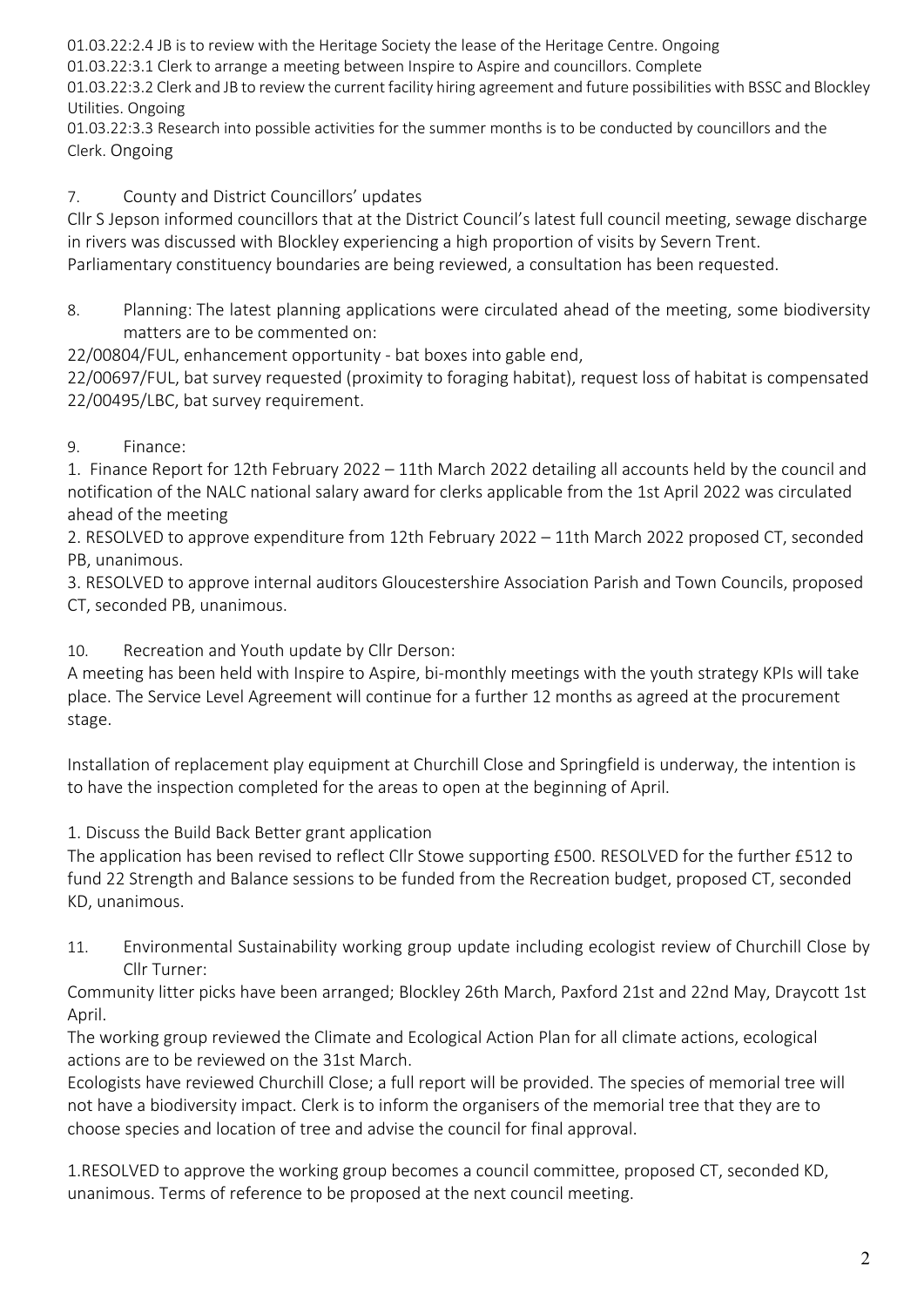12. Local Plan consultation update by Cllr Turner:

CT and KD attended the CDC forum in Moreton in Marsh. Councillors are to submit personal responses. KD attended the youth club to facilitate young parishioners to complete the teens survey.

#### 13. Speed watch update – Cllr Turner

2 volunteers from Paxford and 4 volunteers from Blockley have completed the online form. Further promotion of the scheme is to be added to the noticeboards.

14. Propose listing ways to support Ukraine refugees - Cllr Turner The council website is to list charities and direct residents to the CDC website.

# 15. Paxford and Aston Magna maintenance

1.RESOLVED to approve the purchase of Platinum Jubilee bench at £1,813.50 to be installed on the Paxford verge, proposed PB, seconded CT, unanimous.

2. RESOLVED to approve small tree markers at @15 each and Steel Weld Mesh Tree Guard – Small Diameter, 1.8m x 300mm at £27.12 each, proposed CT, seconded KD, unanimous. Councillors are to arrange a planting group. *ACTION: 17.03.22:15*

16. Queen's Platinum Jubilee working group update by Cllr Thorneycroft

The Women's Institute (WI) are leading a picnic event in Blockley, BADCO are developing 15 minute performances, the toddler group running are running a family event, Winterway, Draycott and Paxford are organising individual events. The WI are leading recycled bunting creation sessions for frontages and community areas. A further meeting is being scheduled, community groups are to be advised of the meeting. Promotional posters are being designed by a volunteer of the parish.

1.RESOLVED to approve the terms of reference for the Queen's Platinum Jubilee Working Group, proposed ET, seconded CT, unanimous.

2.RESOLVED to approve a budget of £2,500 to be shared across the parish events to enable hall hire, portaloos and licences in accordance with 1972 Section 145, proposed ET, seconded CT, unanimous.

# 17. Burials:

1. DEFFERRED to consider the condition of the gate at the top of the cemetery

2. DEFFERRED to review the revised costings for the cemetery noticeboard

# 18. Personnel update by Cllr Baines

The resignation of the Clerk and Responsible Finance Officer has been received. A job description and recruitment strategy is to be written by the Clerk and Cllr Baines. *ACTION: 17.03.22:18*

19. Clerk's update and correspondence log: There are no outstanding correspondence matters.

# 20. Any other business

A 999-year lease has been signed by the Blockley and District Allotment Association on the new site, the old site has been cleared.

Date of Next Meeting: Thursday 21st April 2022, Paxford Village Hall

Meeting closed at 21:22.

Approved by Blockley Parish Council:

Signed…………………………………………………………..Print………………………………………………………..Date………………………………………